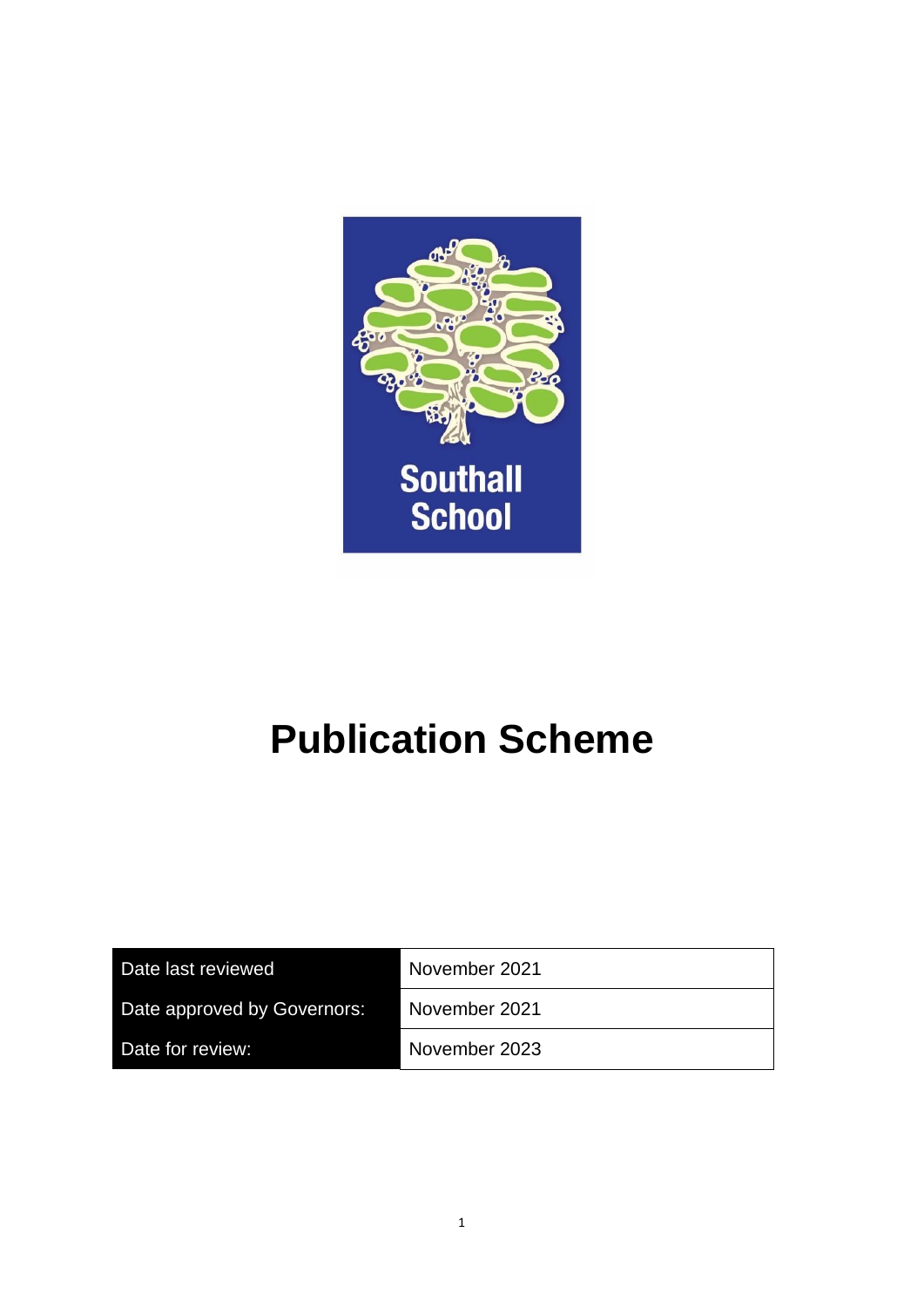**Guide to information available from Southall School under the publication scheme**

#### **1. What we are and what we do**

| <b>Information</b><br>published | <b>Description</b>                                                                                                                                                                                                                                                                                                                                                                                                                                                       | How the<br>information can<br>be obtained | Cost |
|---------------------------------|--------------------------------------------------------------------------------------------------------------------------------------------------------------------------------------------------------------------------------------------------------------------------------------------------------------------------------------------------------------------------------------------------------------------------------------------------------------------------|-------------------------------------------|------|
| Instrument of<br>Government     | This details:<br>the name of the school<br>the category of the school<br>the name of the governing body<br>the manner in which the governing<br>body is constituted<br>the term of office of each<br>category of governor if less than<br>4 years<br>the date the instrument took<br>effect                                                                                                                                                                              | Hard copy                                 | Nil  |
| Website                         | Statutory website information:<br>The type of school<br>٠<br>The name, address and telephone number<br>٠<br>of the school<br>The names of the Headteacher and<br>$\bullet$<br>Governors<br>Information on the school's policy on<br>$\bullet$<br>admissions<br>A statement on the school's ethos and<br>$\bullet$<br>values<br>Information about the school's policy on<br>$\bullet$<br>providing for pupils with special<br>educational needs<br>Number of pupil places | Website                                   | Nil  |

# **2. Information what we spend and how we spend it**

| <b>Information</b><br>published | <b>Description</b>                                                                                                                      | How the<br>information can<br>be obtained | Cost |
|---------------------------------|-----------------------------------------------------------------------------------------------------------------------------------------|-------------------------------------------|------|
| Annual budget plan              | Details of how the budgeted income is to be<br>spent over the current year and the school's<br>income and expenditure returns           | Hard copy                                 | Nil  |
| Capital funding                 | Details of the capital funding allocated to the<br>school, together with information on related<br>building projects and other projects | Hard copy                                 | Nil  |
| <b>School Fund</b>              | Details of income and expenditure of the<br>school fund for the previous academic year                                                  | Hard copy                                 | Nil  |
| Procurement and<br>projects     | Details of the procurement procedure for<br>the purchase of goods and services and                                                      | Hard copy                                 | Nil  |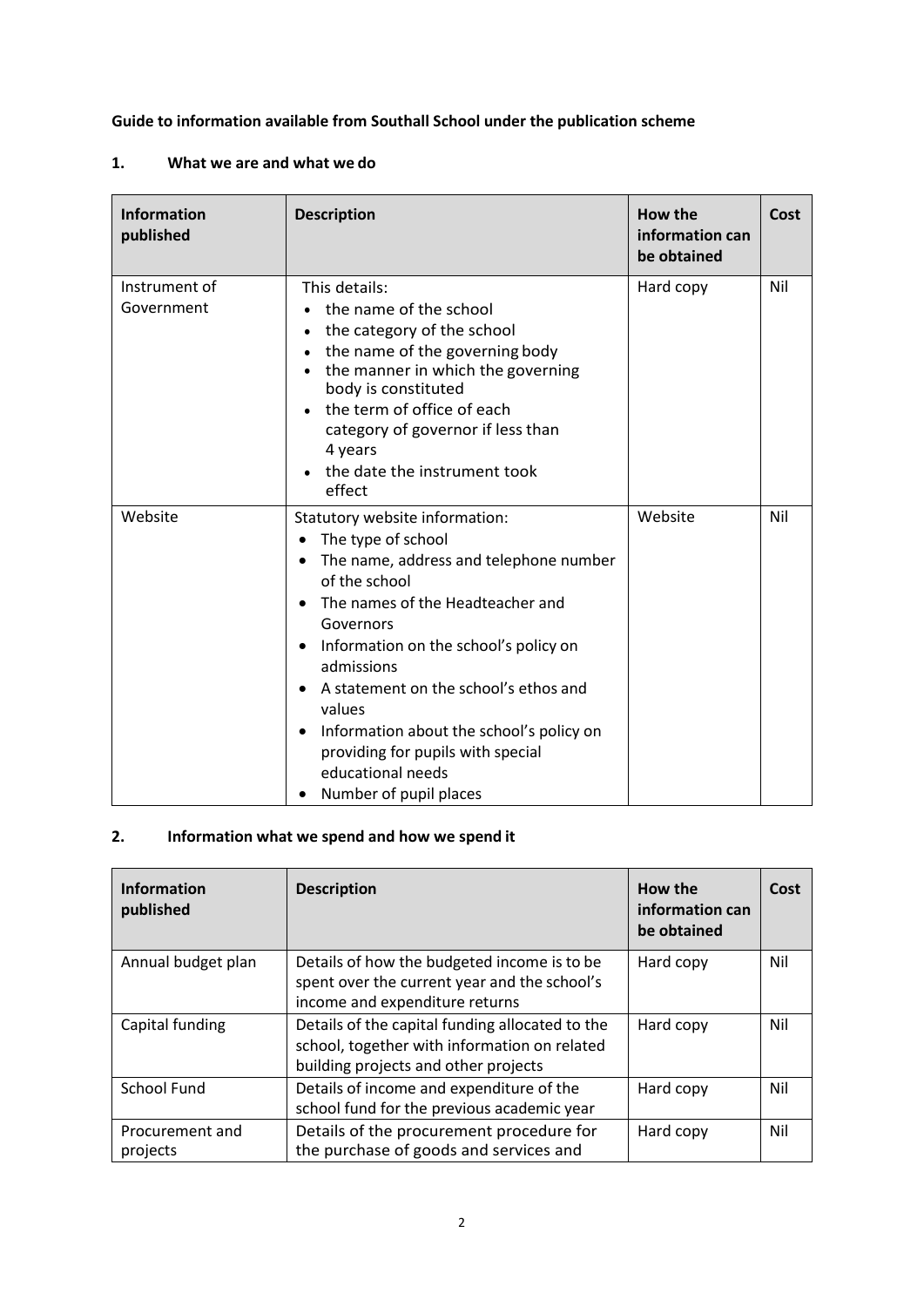|                                   | details of contracts that have gone through<br>the formal tendering process.                                                                            |           |     |
|-----------------------------------|---------------------------------------------------------------------------------------------------------------------------------------------------------|-----------|-----|
| Pay Policy                        | Details of the school's pay policy for<br>teaching staff. This includes procedures for<br>determining teachers' grievances in relation<br>to their pay. | Hard copy | Nil |
| Staffing and grading<br>structure | Summary details of the staffing structures<br>and grading                                                                                               | Hard copy | Nil |

# **3. What our priorities are and how are we progressing**

| <b>Information</b><br>published  | <b>Description</b>                                                                                                                                                                                                                                                                            | How the<br>information can<br>be obtained | Cost |
|----------------------------------|-----------------------------------------------------------------------------------------------------------------------------------------------------------------------------------------------------------------------------------------------------------------------------------------------|-------------------------------------------|------|
| School profile                   | Pupil performance data                                                                                                                                                                                                                                                                        | Hard copy                                 | Nil  |
| School profile                   | Latest Ofsted report including areas for<br>improvement                                                                                                                                                                                                                                       | Hard copy and<br>website                  | Nil  |
| School improvement<br>plan       | A detailed strategic plan for improvement<br>bringing together, in a clear and simple way,<br>the school's priorities, the main measures it will<br>take to raise<br>standards, the resources dedicated to these,<br>and the kev outcomes and targets it intends<br>to achieve.               | Hard copy                                 | Nil  |
| Performance<br>management policy | The Performance Management policy and<br>procedures adopted by the governing<br>body relating to the appraisal of the staff<br>and the annual report on<br>the effectiveness of the appraisal process.                                                                                        | Hard copy                                 | Nil  |
| Future plans                     | Anv major proposals for changes in the<br>school                                                                                                                                                                                                                                              | Hard copy                                 | Nil  |
| <b>Every Child Matters</b>       | Details of policies and procedures in place<br>to support the 'Every Child Matters'<br>agenda. This includes policies and<br>procedures in place with a view to<br>safeguarding and promoting the welfare<br>of children in compliance with any<br>guidance issued by the Secretarv of State. | Hard copy                                 | Nil  |

#### **4. How we make decisions**

| <b>Information</b><br>published | <b>Description</b>                                                                                                                                                                                                 | How the<br>information can<br>be obtained | Cost |
|---------------------------------|--------------------------------------------------------------------------------------------------------------------------------------------------------------------------------------------------------------------|-------------------------------------------|------|
| Admission<br>policy/decisions   | The school's admission arrangements and<br>procedures, together with information<br>about the right of appeal. This will include<br>details of the number of appeals, the<br>number of applications, the number of | Hard copy and<br>website                  | Nil  |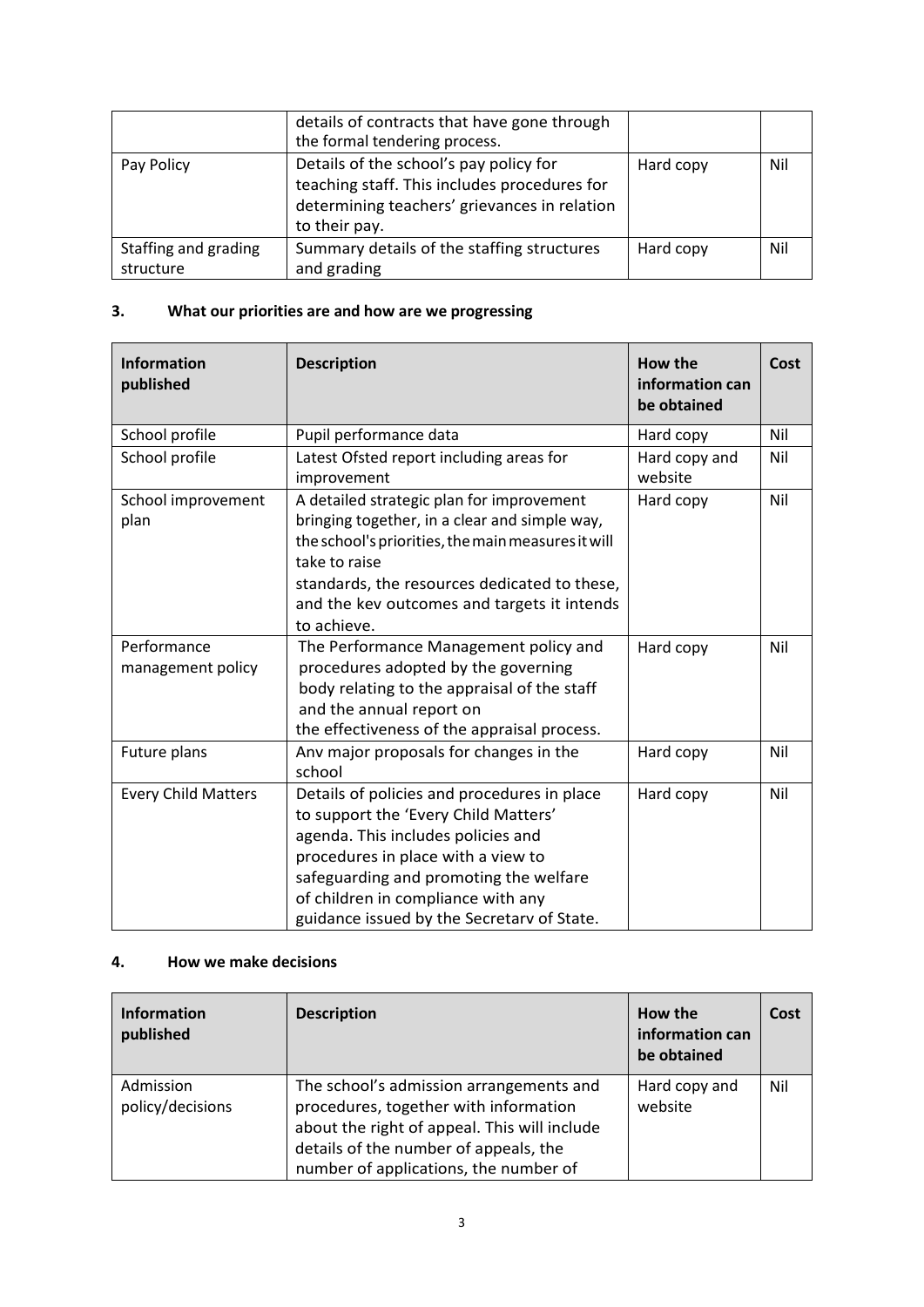|                                                            | successful applications and the criteria that<br>they applied under.        |           |     |
|------------------------------------------------------------|-----------------------------------------------------------------------------|-----------|-----|
| Agenda and minutes<br>of meetings of the<br>governing body | Agreed agendas and minutes of the<br>governing body and its sub-committees. | Hard copy | Nil |

# **5. Our policies and procedures**

| <b>Information published</b>                                                                                                                                                                                                                                                                                                                                                                                                                                                                                                                                                                                                                                                                                          | How the<br>information can<br>be obtained | Cost |
|-----------------------------------------------------------------------------------------------------------------------------------------------------------------------------------------------------------------------------------------------------------------------------------------------------------------------------------------------------------------------------------------------------------------------------------------------------------------------------------------------------------------------------------------------------------------------------------------------------------------------------------------------------------------------------------------------------------------------|-------------------------------------------|------|
| School policies (statutory policies for publication on school website):<br><b>Accessibility Plan</b><br>$\bullet$<br><b>Admissions Policy</b><br>$\bullet$<br><b>Behaviour Policy</b><br>$\bullet$<br><b>Careers Advice Policy</b><br>$\bullet$<br><b>Charging and Remissions Policy</b><br>$\bullet$<br>Child Protection and Safeguarding Policy<br>$\bullet$<br><b>Complaints Policy</b><br>$\bullet$<br><b>Data Protection Policy</b><br>$\bullet$<br>Freedom of Information Policy<br>$\bullet$<br>Homework Policy<br>$\bullet$<br>PSHE, SRE and Citizenship Policy<br>$\bullet$<br><b>School Attendance Policy</b><br>$\bullet$<br><b>SEND Policy</b><br>$\bullet$<br><b>Single Equality Policy</b><br>$\bullet$ | Hard copy and<br>website                  | Nil  |
| Absence Management<br>٠<br>Acceptable use - Pupils<br>Acceptable use - Staff<br>٠<br>Acceptable use of cameras and mobile phones - staff<br><b>Access to Fair Assessment</b><br>Allegations of Abuse Against Staff<br>٠<br>Anaphylaxis<br>Anti-bullying<br>Appraisal<br>٠<br>Assessment, Recording and Reporting<br>Asthma<br>Bring your own device<br>٠<br>Capability of Staff<br><b>CCTV</b><br><b>Community Cohesion</b><br>٠<br>Confidentiality<br>Cover<br><b>CPD</b><br>Curriculum<br>Disciplinary<br><b>Educational Visits</b><br>$\bullet$<br><b>Emergency Plan</b><br>E-Safety                                                                                                                               | Hard copy                                 | Nil  |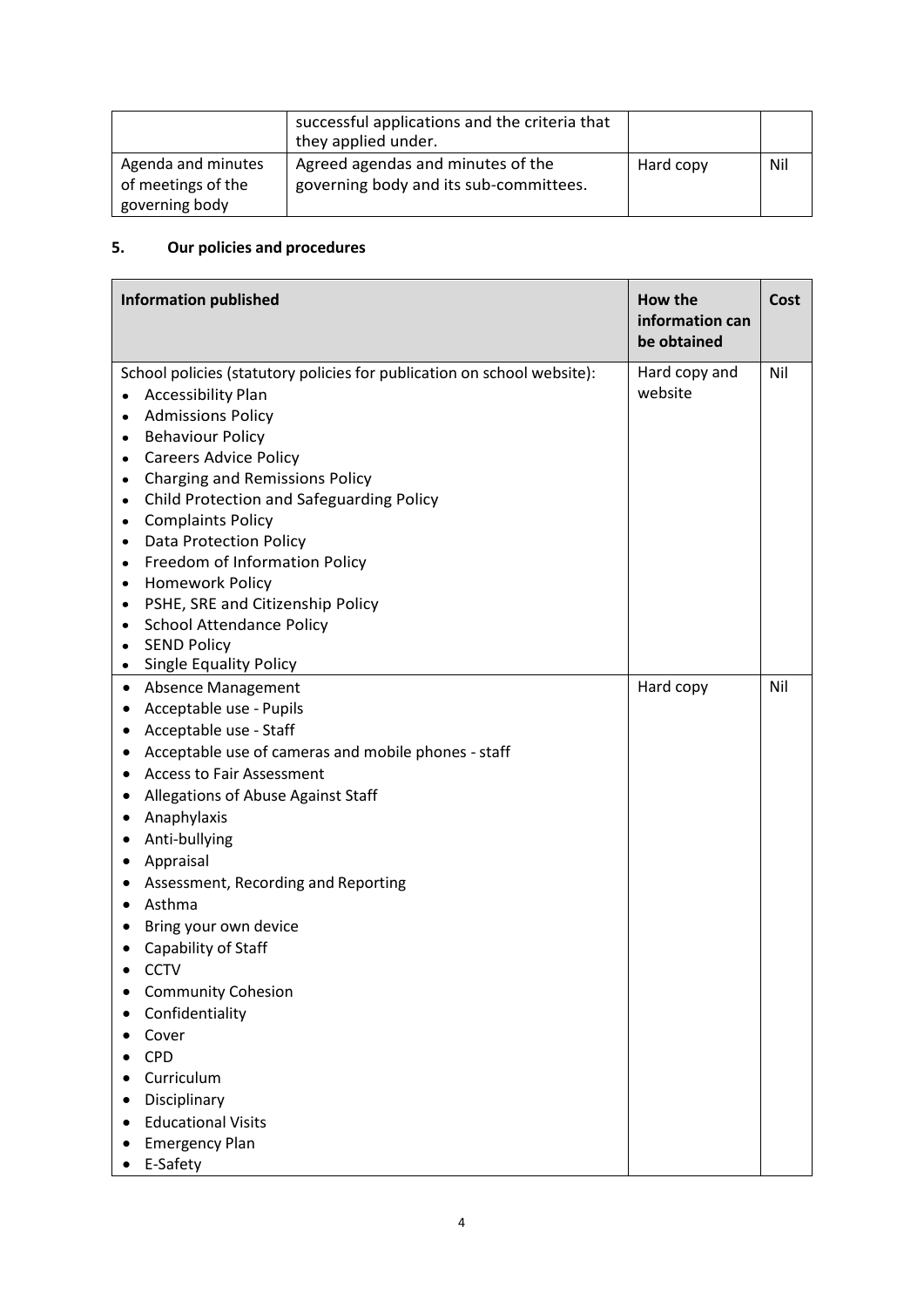| Exam<br>$\bullet$                                          |  |
|------------------------------------------------------------|--|
| Exam Appeals<br>٠                                          |  |
| Exam malpractice<br>٠                                      |  |
| <b>Fire Safety</b><br>$\bullet$                            |  |
| <b>First Aid</b><br>$\bullet$                              |  |
| Governor Code of Conduct<br>٠                              |  |
| <b>Governors Allowances</b><br>٠                           |  |
| Grievance<br>٠                                             |  |
| <b>Health and Safety</b><br>٠                              |  |
| <b>Healthy Schools</b><br>$\bullet$                        |  |
| <b>Internal Moderation</b><br>$\bullet$                    |  |
| <b>Internal Verification</b><br>$\bullet$                  |  |
| <b>Intimate Care</b><br>٠                                  |  |
| Learning and Teaching<br>٠                                 |  |
| Management of Change<br>٠                                  |  |
| Marking<br>$\bullet$                                       |  |
| <b>Maternity and Family Friendly</b><br>٠                  |  |
| Positive Handling, Holding and Restraint<br>٠              |  |
| Relationships Education (SRE) and Citizenship<br>$\bullet$ |  |
| Physical Intervention<br>٠                                 |  |
| <b>Reading for Pleasure</b><br>٠                           |  |
| <b>Record Management</b><br>٠                              |  |
| <b>Registration and Certification</b><br>٠                 |  |
| Safer Recruitment<br>$\bullet$                             |  |
| Smoke-free<br>$\bullet$                                    |  |
| Southall Primary Transition Offer<br>٠                     |  |
| Speak Up - Whistleblowing<br>٠                             |  |
| • Special Leave                                            |  |
| <b>Staff Code of Conduct</b><br>٠                          |  |
| <b>Staff Handbook</b><br>$\bullet$                         |  |
| <b>Staff Induction</b><br>$\bullet$                        |  |
| <b>Staff Wellbeing</b><br>٠                                |  |
| <b>Student Leave in Term Time</b>                          |  |
| <b>Supporting Pupils with Medical Conditions</b>           |  |
| Teachers' Pay                                              |  |
| Weapons                                                    |  |
| Written Statement of Behaviour Principles                  |  |

# **6. Lists and Registers**

| Information<br>published | <b>Description</b>                                         | How the<br>information can<br>be obtained | Cost |
|--------------------------|------------------------------------------------------------|-------------------------------------------|------|
| Curriculum maps          | Details of the curriculum maps for each key<br>stage group | Hard copy and<br>website                  | Nil  |
| Asset register           | A list of all the assets in the school                     | Hard copy                                 | Nil  |